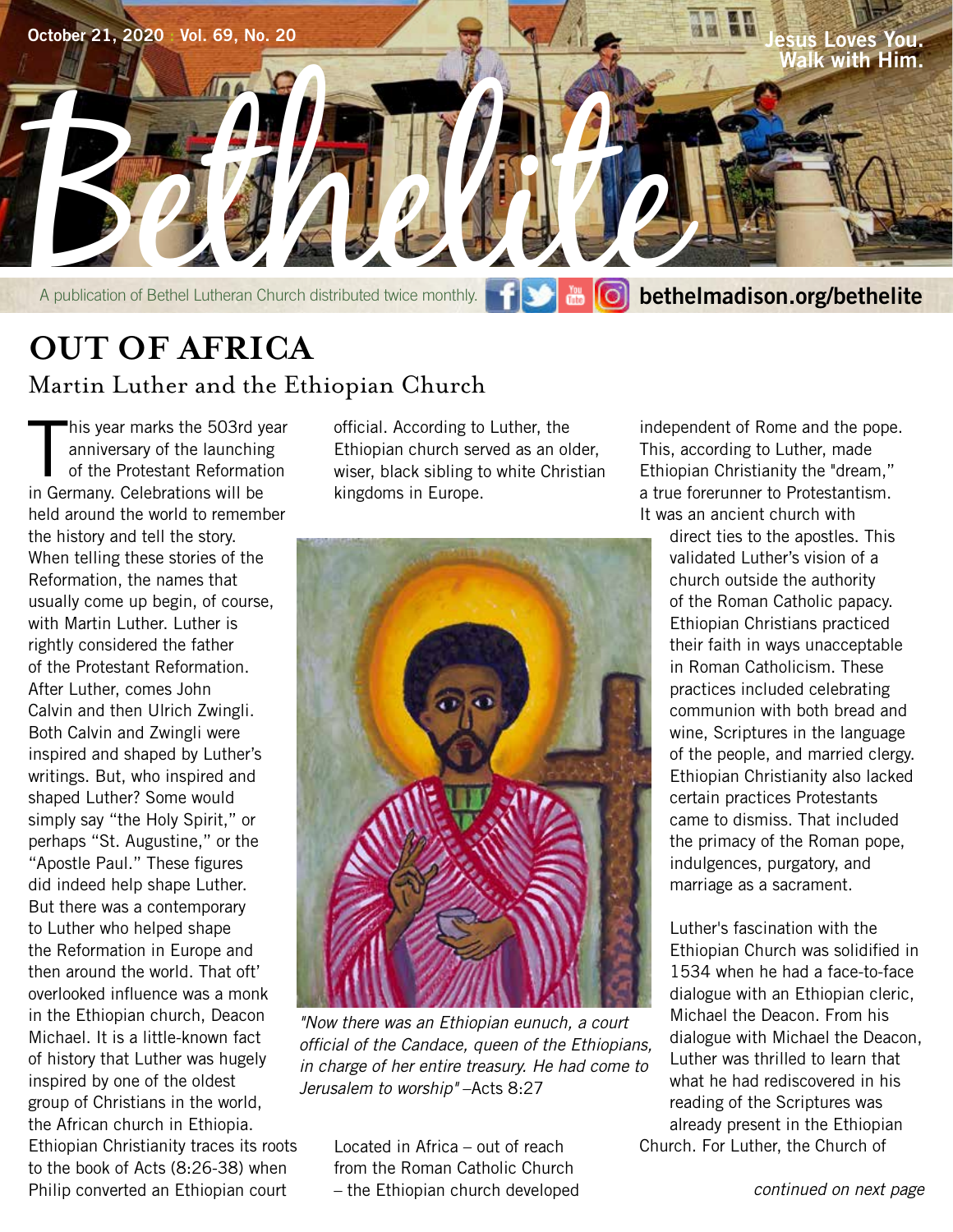### *continued from previous page*

Ethiopia was the historical proof that his reform of the Church in Europe had a clear historical and biblical basis.

The historical fact that the Protestant Reformation has roots in Ethiopian Christianity is a needed reminder for us today during a time of increased racism, cultural tensions, and social animosity. It is a fact of biology and a fact of Christ's kingdom that there is no such thing as "race." It is a human-made reality. By tracing our roots back in time we are encouraged with the news that it is part of our church DNA to work with, to learn from, and to find common cause with people who are of African descent.  $\clubsuit$ 

> *–Pastor Mike Brown Lead Pastor*

# **Reformation Sunday Goes Big**

Dr. Alex Gee To Preach at Bethel October 25



Over the past three decades Dr. Alex Gee has served as an advisor to leaders from around the world. His sage wisdom and incredible insight into individuals and systems has gained him influence with leaders from civic, corporate, nonprofit and academic sectors as well as entertainers, governmental leaders and dignitaries.

Dr. Gee is the Lead Pastor of Fountain of Life Covenant Church, a multiracial, multigenerational and multiclass congregation in Madison, WI. He is the most tenured Senior Pastor in the entire city. In 1992, he also pioneered The Nehemiah Center for Urban Leadership Development, a non-profit organization that inspires, develops and mobilizes emerging African American leaders to become partners in

revitalizing and transforming our community. These two organizations work together to reveal grace and hope in every sector of the community. He is passionate about promoting inspiration, transformation and justice for disenfranchised African American people, for the benefit of the entire city. Bethel Lutheran Church was a key partner and financial supporter helping Dr. Gee launch the Nehemiah Center.

Most recently, Gee has nudged his local community to rethink racial disparities in Madison, WI, by launching an incredible citywide movement called Justified Anger, named after a stirring front page essay he wrote about his experiences growing up in Madison as a Black man. This movement has gained Gee national attention for this work. Gee assembled an impressive team of African American influencers from local businesses, The University of Wisconsin, community agencies and churches, to create a comprehensive framework called "The Our Madison Plan", designed to unify Madison's divided communities. Gee's recent efforts have created historic gatherings and has mobilized over 1,000 nonblack allies into the community. Gee's non-profit was recently awarded a major grant from the UW-Madison School of Medicine & Public Health for continuing its work in addressing health disparities among African Americans in Wisconsin. Over the past five years, Gee's efforts have included educating, coaching and mobilizing white allies, as well as building capacity and networking opportunities for Madison's Black emerging leaders, in order to build social cohesion that will lead to the creation of sustainable solutions for addressing our problems together.

In recognition of his efforts, Dr. Gee has received numerous honors that range from The City of Madison's Rev. Dr. Martin Luther King, Jr. Humanitarian Award in 1994, to being invited to offer an inspirational message at the White House for President H.W. Bush's staff. In 1995 the Madison Community Foundation honored him for his "Outstanding Contributions to the Community," and he has been saluted by the Wisconsin-State Journal as one of the "Ten Who Made a Difference." In 2009 Reverend Gee earned his Doctorate and his dissertation title was: Rediscovering Leadership Development Strategies for Fatherless African American Males. In 2015, he was named by Madison365 as one of the 28 most influential African-Americans in Wisconsin. He is a published author of two books, an adjunct faculty member, a podcast host, Spiritual Life Coach, and he is proud to be the husband, brother, father and son of UW-Madison graduates.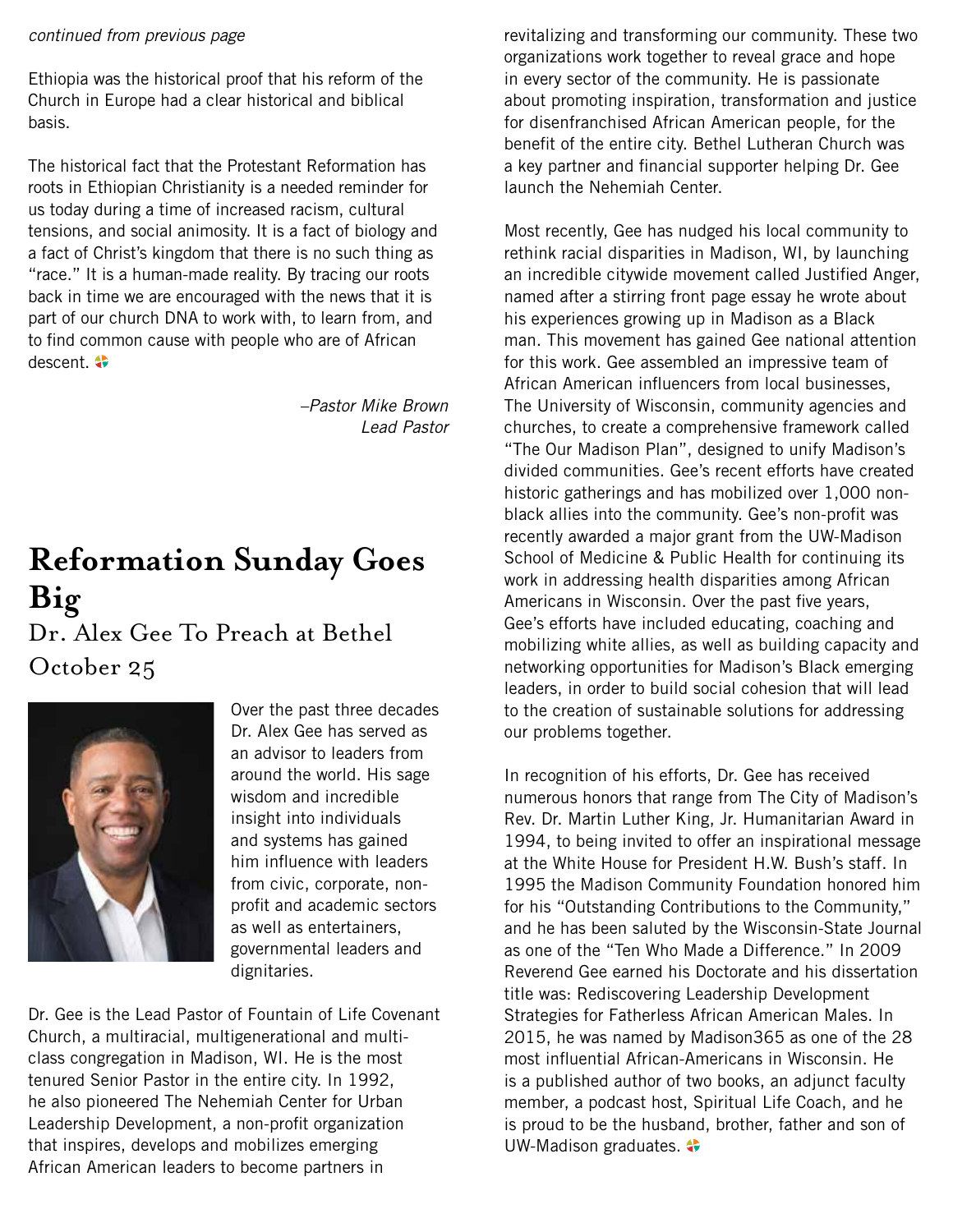# **Fireside Chats**

Pastor Mike has hosted Fireside Chats each Tuesday evenings to answer questions about the church, the Bible, etc. Beginning in October, Fireside Chats will branch out by inviting others into the Fireside Seat. There is so much going-on at and with Bethel that we want to provide the most accurate and up-to-date information and details possible. Starting in October, other staff, leaders, and ministry volunteers will take a turn responding to your questions especially as they relate to something that they are intimately familiar with. Tuesday Fireside Chats are live-streamed at 7pm on Facebook or viewed on YouTube any time after 8pm. If you have any questions you would like to ask, please send them to christal@bethel-madison.org.

### **Upcoming Fireside Chat Schedule**

**Oct 27** - Pam Shellberg **Nov 3** - Church Council (General) **Nov 10** - Alice and Walter D (BEF) **Nov 17** - Financial Resources Team **Nov 24** - Cindy Terhune-Melrose (Children & Families) **Dec 1** - Horizons **Dec 8** - Amy (Music) **Dec 15** - Pastor Mike (General) Dec 22 - John Swanson  $\clubsuit$ 

# **Hephatha Lutheran 'Mission Partner Appreciation Day'**

Sat, Nov 7 from 3-3:30pm



Hephatha Lutheran Church in Milwaukee, our mission partner church, requests us to join their 'Mission Partner Appreciation Day' via Zoom. You can join the Zoom gathering

by going to Hephatha's website at hephatha100.com. We hope to 'see' you there!

# **Friends & Family Campfire Picnics at Bethel**

Thursdays in October



Bethel will be hosting a Campfire Picnic from 5:30- 7:30pm on Thursdays in October in the church parking lot. There will be a light meal, prayer, games, music and smores around a warm campfire.

**The food is by 'Food Junkies' and will include:** a soup and sandwich combo for \$10/person or \$25/family. Payment options are text to give (text BLC to 73256) or cash/check night of the event.

The event will follow all the COVID -19 guidelines to insure we are keeping ourselves and each other safe.

To sign-up please select the below link. To order food you must sign-up by Tuesday the week of the picnic you are attending.

### **Sign-up Here: www.bethel-madison.org/campfire**

You will receive a follow-up email a day before the event.

If you are willing to donate your fire pit for the month of October to Bethel please contact John at jswanson@ bethel-madison.org.

For questions please contact one of the Nurturing Committee members: Pastor John Swanson at jswanson@bethel-madison.org, Kathy Pielage at kmpielage@gmail.com or Kelly Knueve at kellyknueve@ gmail.com.  $\clubsuit$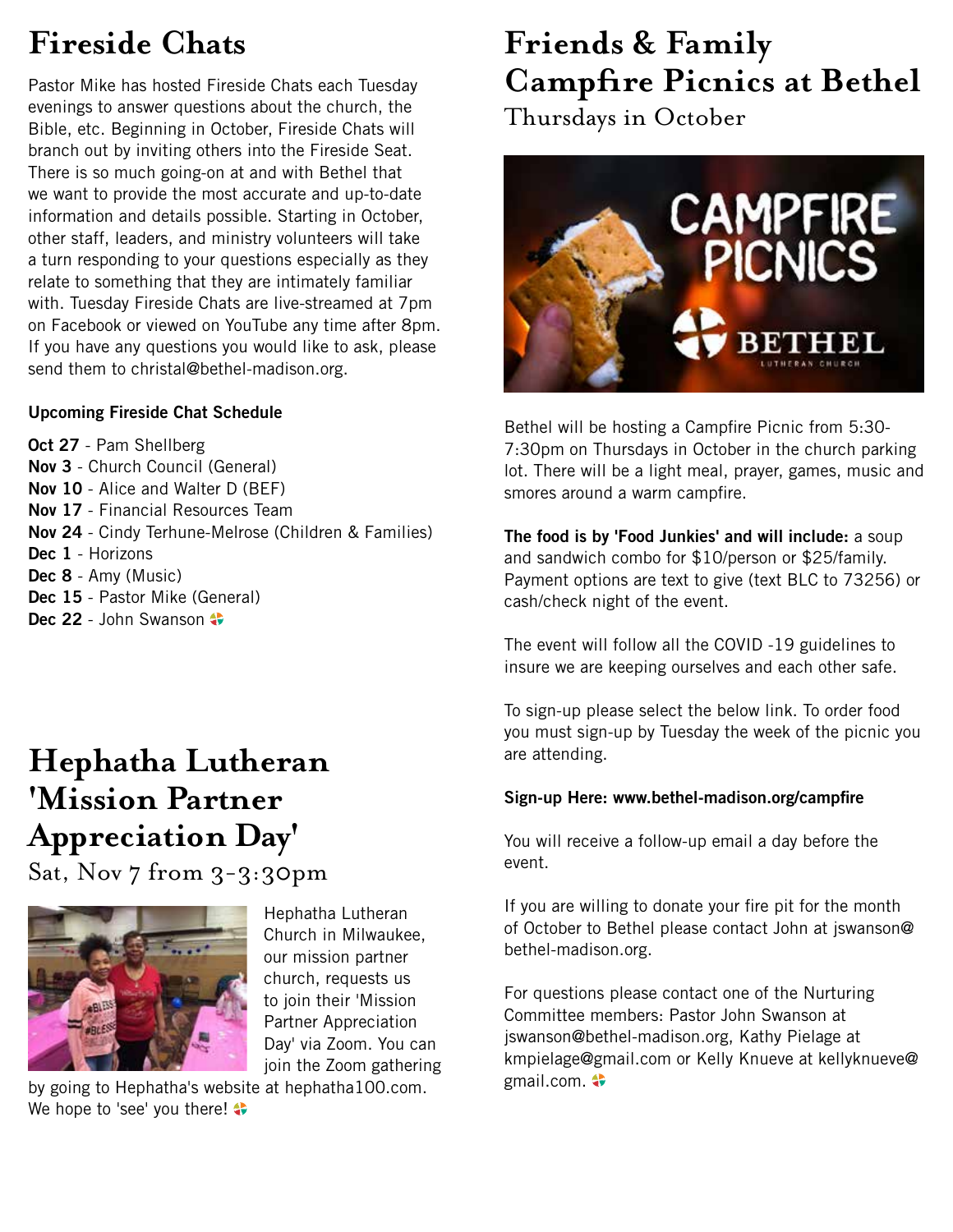## **Caring for Creation** Covid-19: Dress Rehearsal for the Climate Change Crisis

### **Tues, Oct 27, 7:30pm; Zoom Webinar**

Science writer Connie Mutel will draw parallels between the COVID-19 pandemic and the current and future effects of climate change, in terms of scientific understanding, public perceptions and governmental responses.



What can we learn from COVID-19 to help us prepare for the climate of the future? How can we communicate effectively and motivate constructive responses to both the nearer-term COVID-19 crisis and the emergent but longer-term climate change crisis?



**Cornelia (Connie) Mutel**, Author and Retired Science Writer, IIHR-Hydroscience & Engineering, University of Iowa

Before her retirement, Connie was a senior science writer and archivist in Iowa's Institute of Hydraulic Research. She has completed eight books, including A Sugar Creek Chronicle: Understanding Climate Change from a Midwestern Woodland (2016), many of which focus on Iowa's ecology. Connie and her professor husband are longtime residents of Iowa City, where they live on 18 acres of oakhickory woodland. She writes about the natural world and the destruction of it, calling Iowa

"the most modified landscape in the world." Unlike many scientists, Connie enjoys writing, integrating essay style into science writing. As a "deeply spiritual person" she sees it as process, beauty, and deeply meditative. So many converging environmental problems are currently and simultaneously at work – like climate change, floods, pandemics. She writes and speaks to help others understand that we are at a turning point for our planet.

**Login Link:** https://tinyurl.com/y2f4vz7r

# **New Sermon Series: The Good Shepherd**

Bethel's Fall Stewardship Invitation Nov 8, 15, 22



During the month of November, Bethel will tune its ears and focus its sight on the one who guides, provides, and teaches us – The Good Shepherd. There are few portions of scripture as well-known or well-loved as Psalm 23. Like lambs eager for green pastures we will meditate, pray, and learn from the only One who is able to supply our deepest need. A stewardship packet will be mailed out in November containing encouragements, information, and a pledge card. The date for returning pledge cards is November 22.



as more import<br>Than yourselv Philipperans 2.3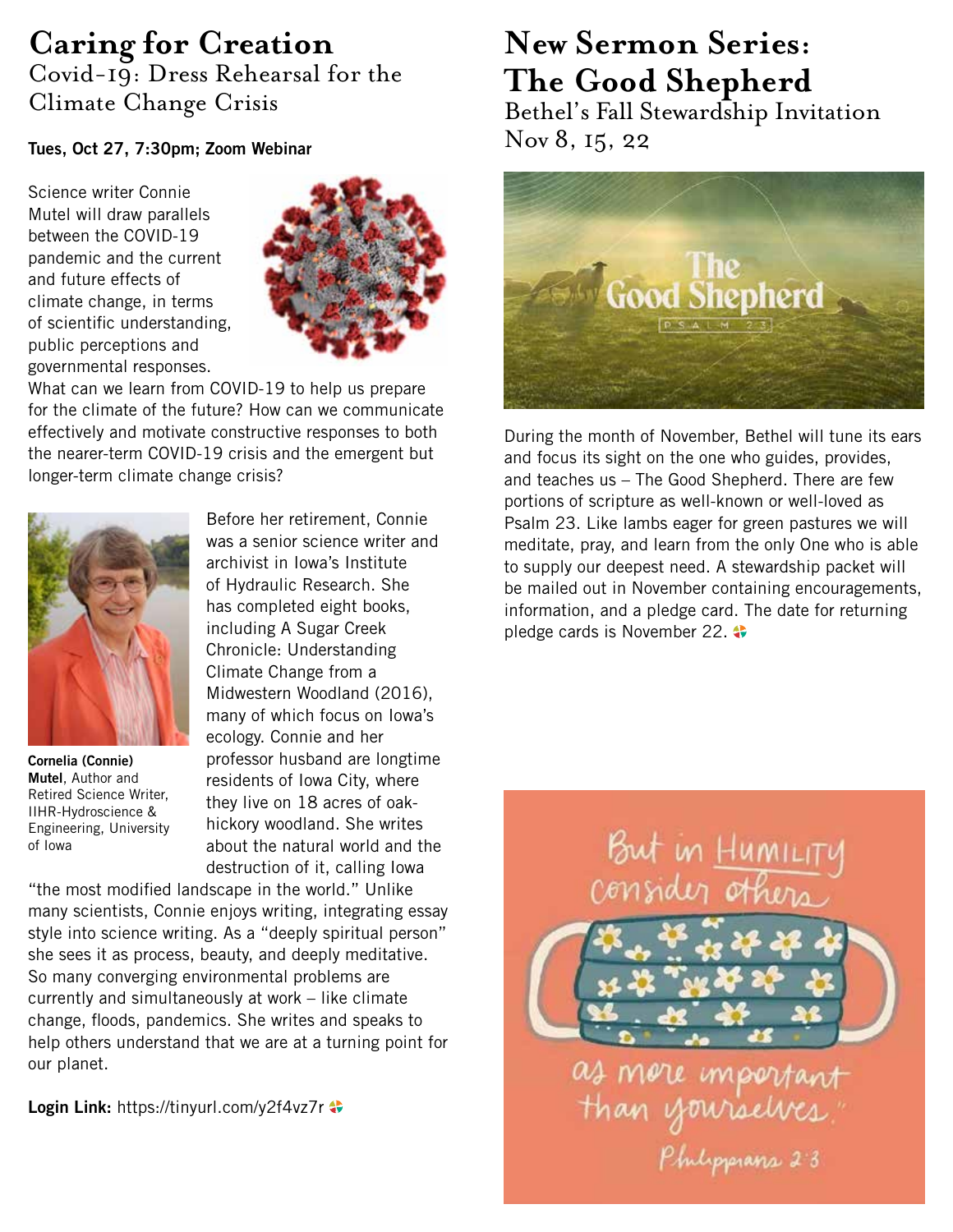# **Bethel A National Leader in Seminarian Support**

## Helping Launch Over 100 Pastors

Bethel Lutheran Church is a national leader among congregations in the Evangelical Church in America. Having helped fund the educations of over 100 Lutheran pastors, Bethel is working on its second hundred. With close to 10,000 individual churches in the ELCA, few of those come close to Bethel's level of financial commitment in supporting the next generation of pastoral leaders. Bethel's support grew from the vision of two men in Bethel's storied past. In the late 1970's, Richard Shimon established a Bethel memorial fund to support seminarians. Then a decade more than 100 men and women studying for the ministry. In fact, we have begun working on our second hundred pastors.

One Bethel member who was ordained in 2009, had this to say about this assistance: "My call to ministry was nurtured and encouraged during my years at Bethel. During seminary, the tuition grant allowed me to concentrate on my studies without the added pressure of figuring out how to pay for it. More importantly, though, is the fact that I graduated from seminary

later, 94-year-old Bethel leader Cephas Johnson died. But before he reached his heavenly destination he reached deep into his pockets and left a one-million-dollar gift to the church. Of that bequest to the Bethel Endowment Foundation, much of it goes to the support of seminarians. Bethel's generosity reaches beyond its own members alone and is offered to all members of



without debt. As I was discerning calls, I did not have to take student loan payments into consideration. I continue to give thanks to the Bethel Endowment Foundation for this significant gift which affirmed and encouraged my call to ministry." This school year, Bethel is helping support five seminarians, all

enrolled at Wartburg Seminary (Pastor Mike's alma mater). This year alone, Bethel celebrates the ordination of two members who received significant financial support from Bethel.

Praise be to God for the generous and visionary leaders in the Bethel family tree. May we all be so inspired!



Dear Bethel,

an ELCA church in Dane County who are on track for a

Each year, Bethel sends notice to each Dane County congregation in the ELCA's South-Central Synod to publicize the available support. In the past 30 years, Bethel has helped shoulder the financial burden for

Master of Divinity degree at an ELCA seminary.

Thank you very much for your financial support and prayers during my seminary studies. I was ordained at Bethlehem Lutheran Church in Elgin, IL on Oct 11, 2020 by Rev. Yehiel Curry, Bishop of the Metropolitan Chicago Synod of the Evangelical Lutheran Church in America. You can view the service here: www.youtube.com/watch?v=lOOXS3MJk94

Blessings, José F. Rodríguez Páez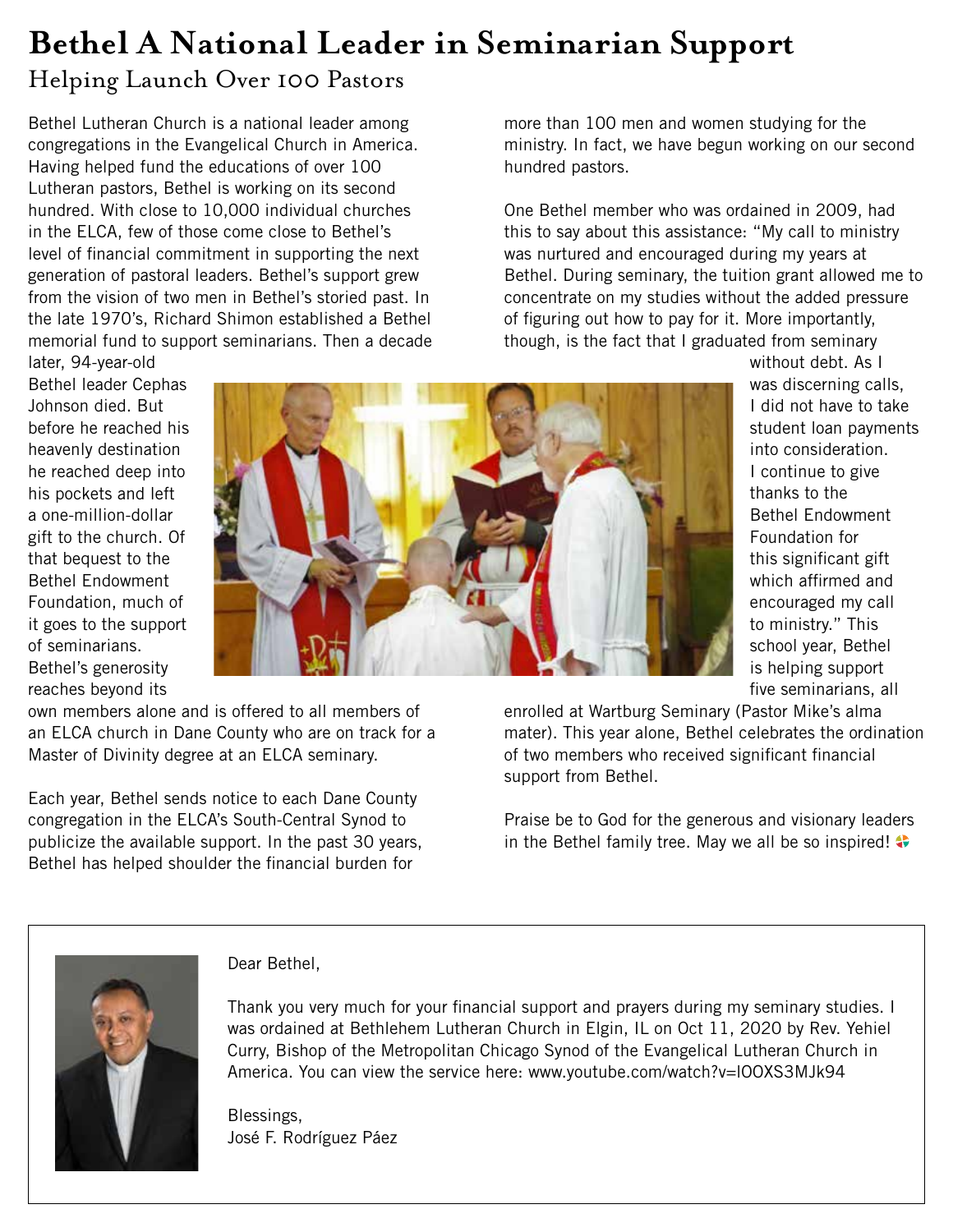# **Bethel Confirms New Generation of Believers**

## Outdoor Service Inspires

On Sunday, Oct 11, under the canopy of an overcast sky and in the shelter of an outdoor tent on the Bethel parking lot, ten young adults shared statements of faith and declared intentions of serving Christ. These following individuals have joined the ranks of the confirmed at Bethel.

## **Melinda Angel Alba**



**McKenna Elizabeth Carroll**



**Sydney Isabelle Davidson**



**Mia Genae Heisler**



**Kaiden Lee Kraemer**



**Charlotte Katheryne Krez**



**Jacob Brian Lange**



**Kelsi Ann Lauritsen**



**Nicholas Leroy Walters**



**Noah Admiral Walters**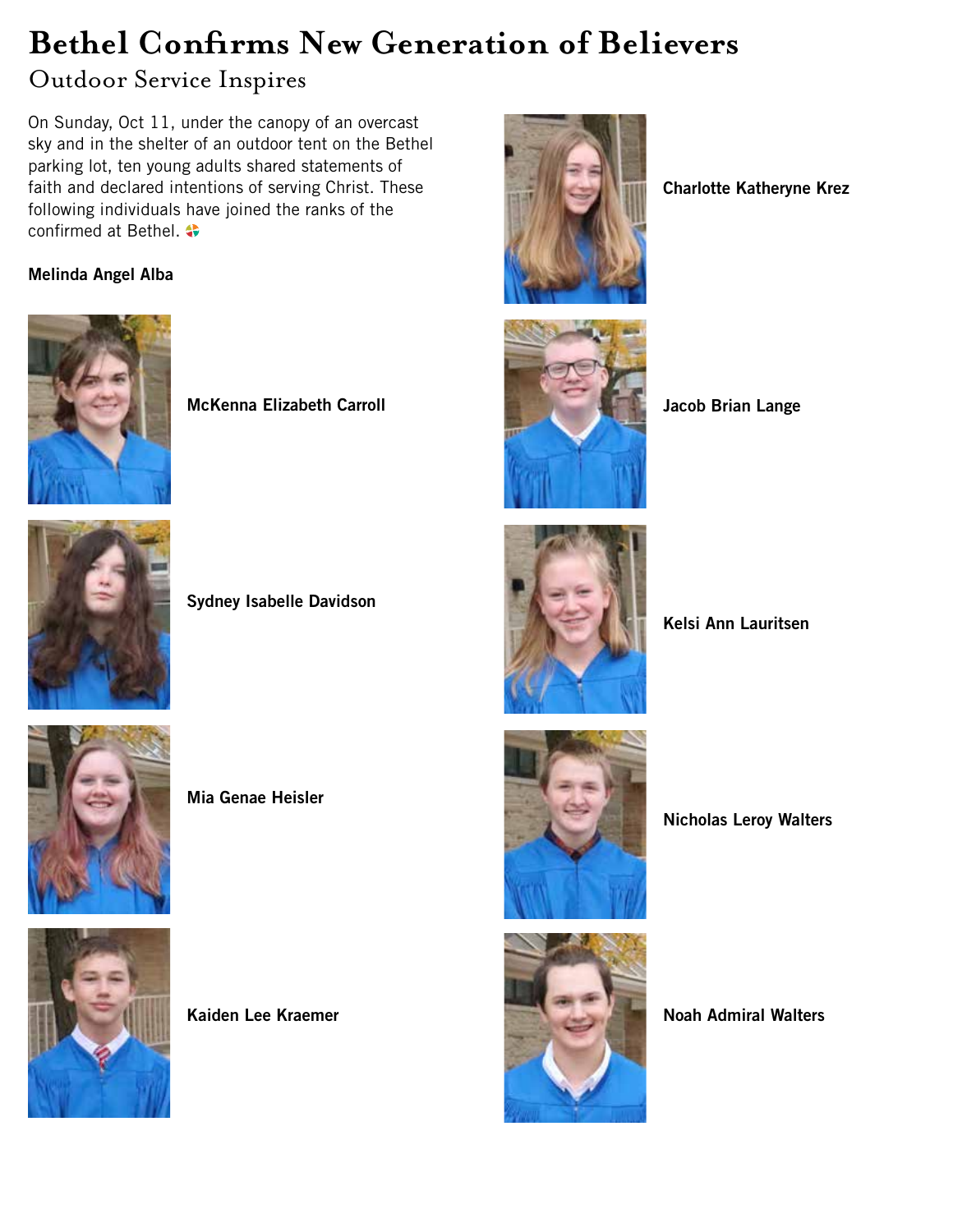# **Realm Corner** Giving and Pledging in Realm

### **To Give in Realm**

- 1. Click on Giving in the column on the left side of the screen.
- 2. Click on +Give
- 3. Put in the amount…… choose the fun from the dropdown (click arrow for dropdown)
- 4. Choose give once or give multiple times (if you would like regular withdrawals click on multiple times)
- 5. Choose how often you would like the withdrawals
- 6. Choose start date (if you would like the money to come out on the 15th of every month you would need to click on the 15th, etc)
- 7. Click continue
- 8. Under payment method….. click on the dropdown arrow and choose "Enter a different payment method"
- 9. Put in the new account information
- 10.When finished, click "Give"

### **To Pledge in Realm**

- 1. Click on Giving in the column on the left side of the screen.
- 2. Click on +Pledge
- 3. Put in the amount you would like to pledge
- 4. Choose the campaign you would like to give to
- 5. To be given ….. choose from the dropdown list
- 6. Click "Save Pledge" or "
- 7. "Save and set up online gift" to set up the account you would like the gift to come from

For more information about what you can do in the Giving Section of your Realm account please watch the giving video here: https://tinyurl.com/yx9ggl9y



# **Trunk-or-Treat Halloween Drive-In**

Oct 24, 4-6pm



Dress-up for vehicle's trunk for Halloween, dress-up yourself in a Halloween costume, and come to Bethel's parking lot for a walking tour of all the Halloween spirit! Each family will park in the parking lot and see marked on the parking lot with chalk their own space for carving pumpkins. Bring supplies to decorate or carve a Jacko-lantern, pumpkins provided! Pre-packaged candy will be provided, too! To participate, please sign-up here: https://tinyurl.com/y4fjddy7. Space will be limited to ensure social distancing.  $\bullet$ 

**Men's Current Christian Concern (Thursdays at 8:30am)** Men's Current Christian Concerns continues to meet each Thursday morning via a Zoom video conference. The meeting starts at 8:30am instead of 7am during this temporary rearrangement. **Oct 22** - Ushering in Live Worship at Bethel **Oct 29** - All Things Nuclear If you have questions, contact Larry Larrabee at 608.249.9982.

The **Men's Friday Book Study** currently meets every Friday from 8-9am via Zoom. The group is discussing *Why Does The World Exist?* by Jim Holt. Contact Larry Larrabee at lar3car2@gmail.com or 608.249.9982 for the Meeting ID and Password.

**TEXT TO GIVE** - Text "BLC" to 73256 to give.

**GIVE ONLINE** - www.bethel-madison.org/giveonline

# **VIEW MORE OPPORTUNITIES: www.bethel-madison.org/events**